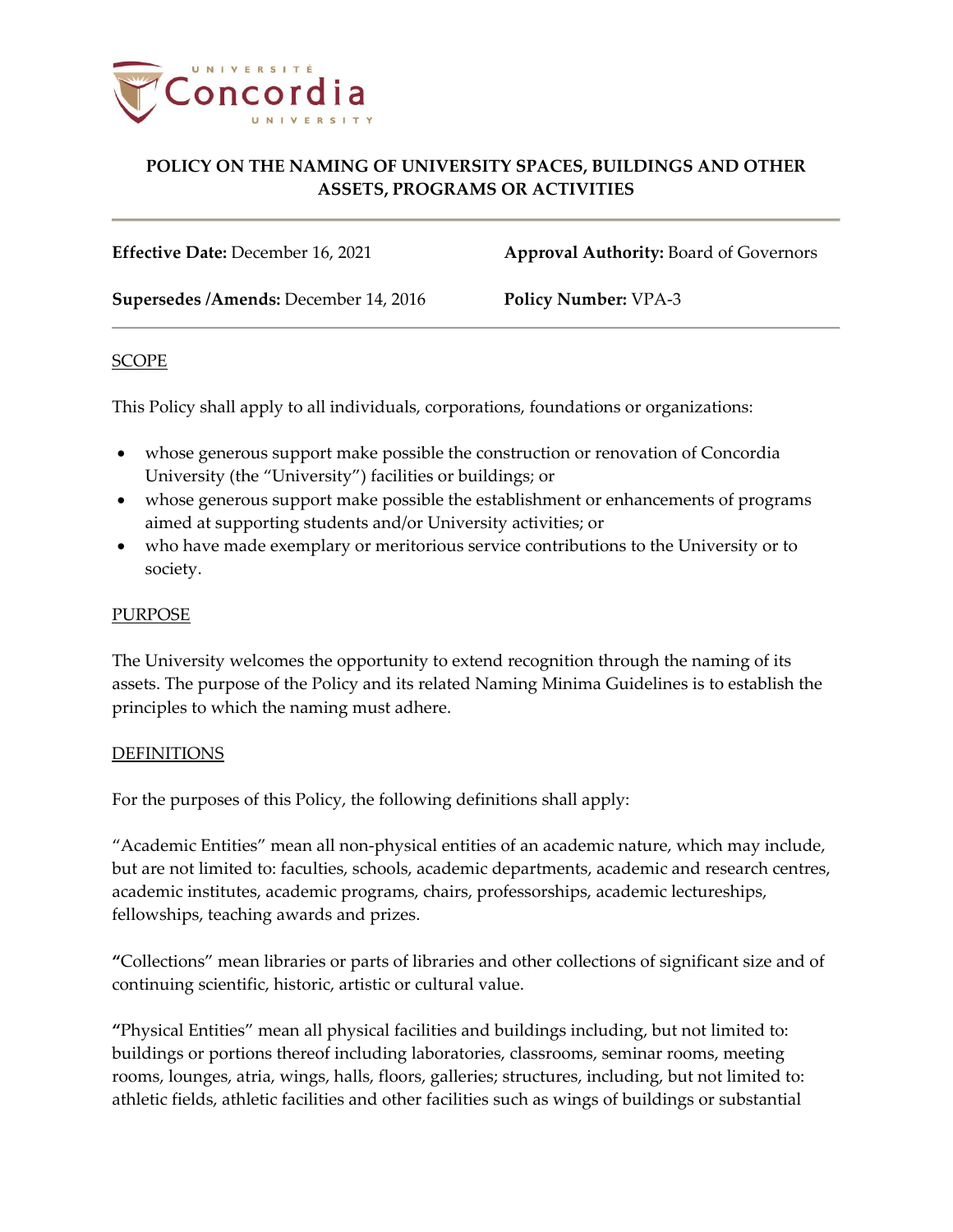

### Page 2 of 5

parts of buildings, residence halls, large auditoria, concert halls, gardens, natural landmarks, lawns, courtyards, walkways, pathways, parking facilities and roadways.

### POLICY

### Principles

- 1. The naming of University assets shall conform to the following principles:
	- a. Each naming shall enhance the mission and priorities of the University while preserving the University's integrity and academic freedom;
	- b. No naming shall have any influence on the University's academic and research priorities;
	- c. Buildings and academic units and programs shall be named only after individuals;
	- d. An individual, corporation, foundation or organization who benefits from a naming must be of sound reputation;
	- e. Naming of University assets in recognition of a corporation, foundation or organization shall be for a defined and limited period of time;
	- f. Naming of University assets shall comply with the University's *Naming Minima Guidelines* updated by the University as required;
	- g. Normally, commemorative naming of a University asset in honour of a member of the University community shall not be conferred until two years have elapsed since the member's retirement or death;
	- h. When a University asset is named in honour of a member of the University community, where no donation is involved, the University reserves the right to remove the designation if a donor is found at some point in the future for that space. In such a case, the University will endeavor to find a suitable alternate location for the honoured member;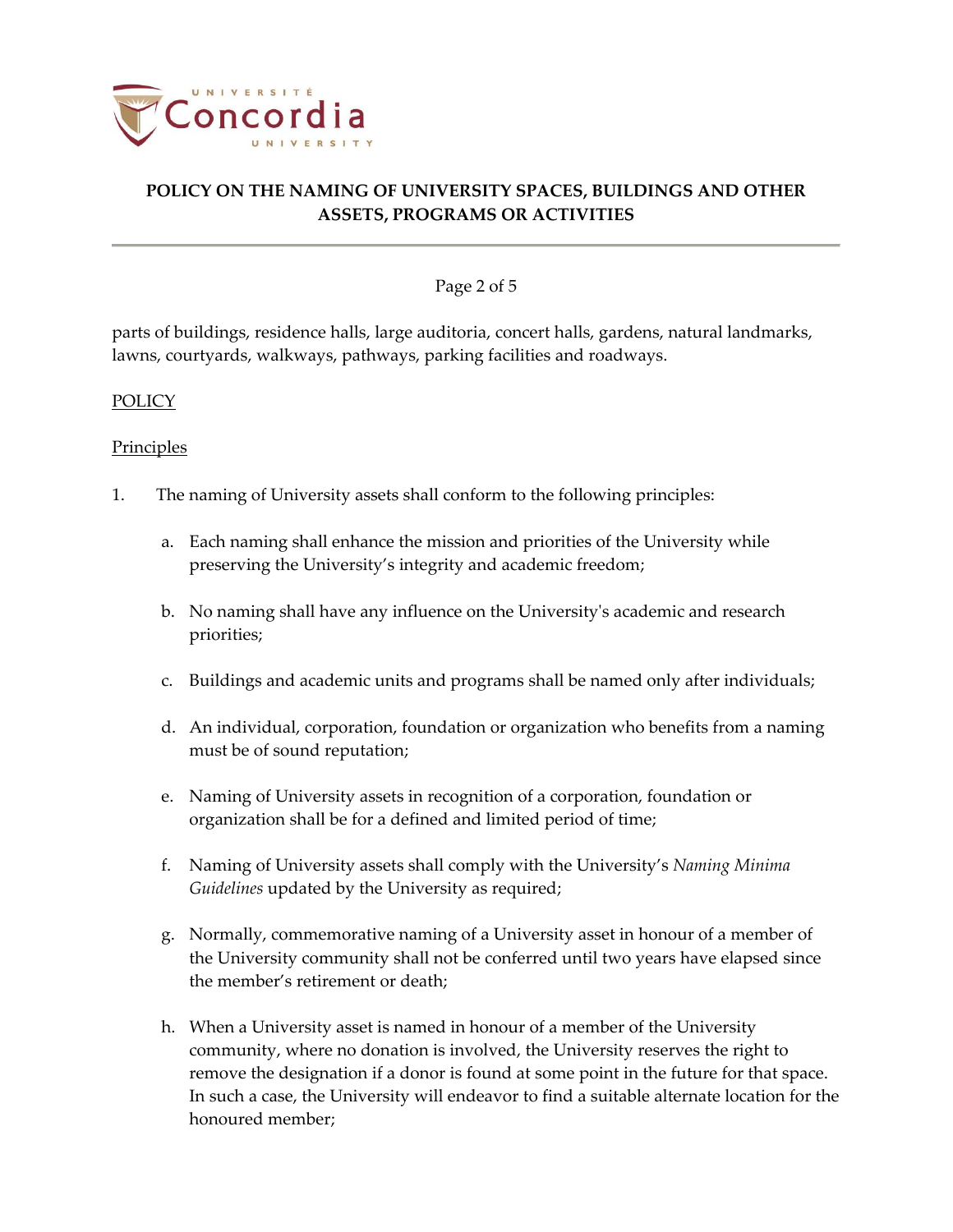

### Page 3 of 5

- i. Naming in recognition of a donor will only take effect once a significant portion of the donation has been received. In certain instances, which shall be outlined in a gift agreement, a specific amount of the gift commitment must be received prior to the actual naming taking effect;
- j. Any naming shall be confirmed through a gift agreement which shall stipulate the duration of the naming opportunity as well as the specifics of any public acknowledgement, such as a plaque and/or announcement. The agreement shall conform to the provisions of this Policy;
- k. No naming nor public acknowledgement of the naming shall allow for the inclusion of private or commercial logos or symbols;
- l. Irrespective of a naming agreement in force, the University reserves the right to subsequently modify or remove an existing name in cases where the individual, corporation, foundation or organization being acknowledged is linked or associated with an activity that might damage the University's reputation;
- m. When, for whatever reason, a named building or space is to be demolished, substantially renovated or rebuilt, the University shall have discretion over the decision to: retain the use of the name, transfer the name to another comparable facility or space, or discontinue the use of the name. Depending upon the original approving body, the discontinuation of a name shall require the approval of the Vice-President, Advancement, the President, or the Board of Governors.

### Naming authority

- 2. No verbal or written commitment shall be made by a member of the University community to any person for the naming of any University asset without the prior written approval of the Vice-President, Advancement, the President, or the Board of Governors as outlined in this Policy.
- 3. Where a naming is proposed within the context of a single academic department/unit of the University, the proposal shall have the approval of the appropriate authority within that department/unit as well of the relevant Faculty Dean.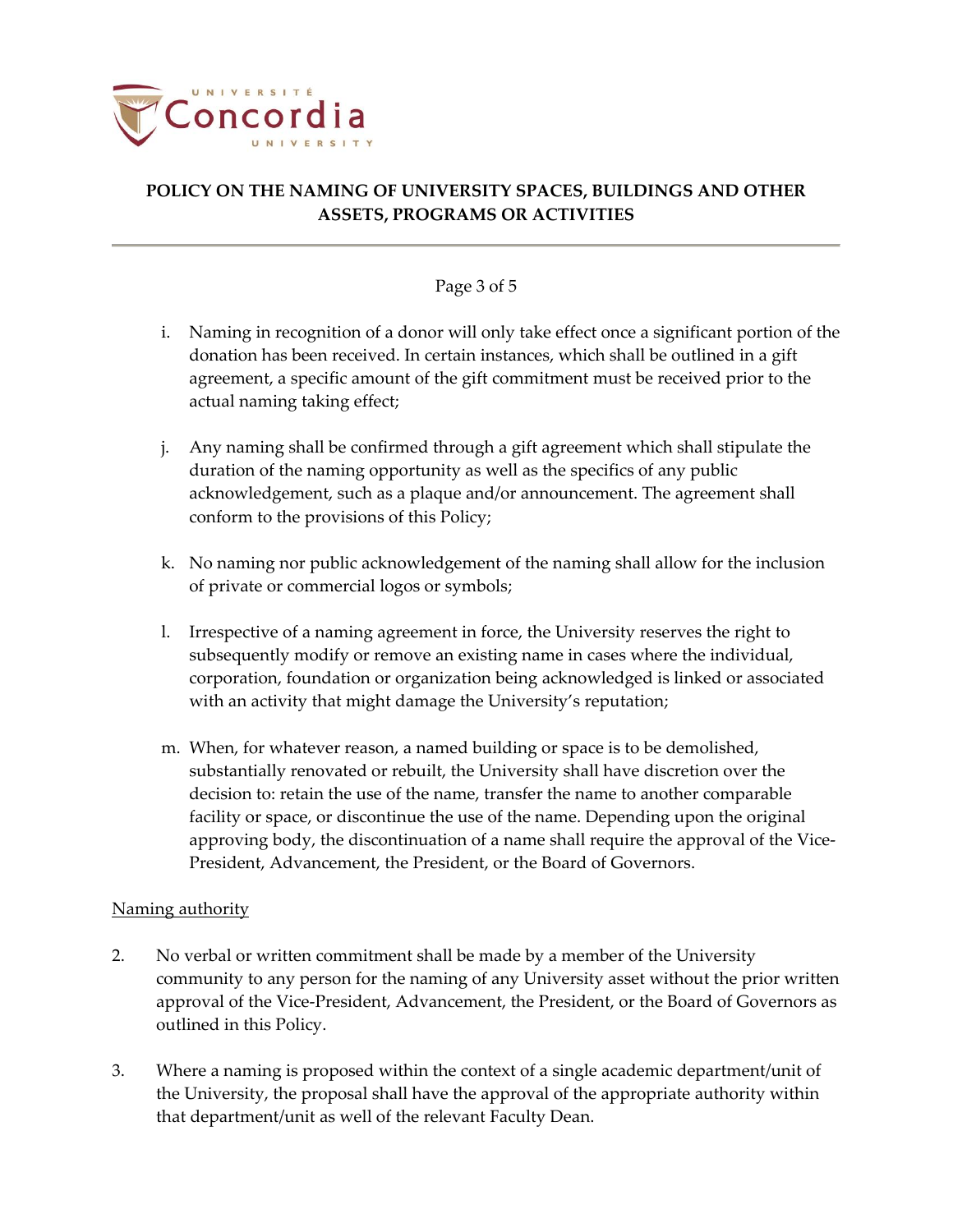

### Page 4 of 5

- 4. All proposals for naming shall be forwarded to the Vice-President, Advancement who shall make a determination as to whether the proposed naming conforms to this Policy, is otherwise appropriate and is of sufficient merit.
- 5. The Vice-President, Advancement has the authority to approve the naming of buildings, spaces and assets, in recognition of gifts of less than \$1,000,000, following consultation with the appropriate Vice-President and/or Dean.
- 6. The President has the authority to approve the naming of buildings, spaces and assets, in recognition of gifts of between \$1,000,000 and \$5,000,000 upon the recommendation of the Vice-President, Advancement, following consultation with the relevant Vice-President and/or Dean.
- 7. The Board of Governors has the authority to approve the naming of new or substantially renovated buildings, in recognition of gifts of more than \$5,000,000 upon the recommendations of the President and the Vice-President, Advancement.
- 8. The naming of faculties, departments, institutes, centres, colleges and any other academic unit shall be approved by the Board of Governors in accordance with University By-Laws.
- 9. Honorific recognition through naming may also be extended to individuals who have made an exceptional personal contribution to the University or to society in general. In such cases, written proposals shall be submitted to the Vice-President, Advancement, who shall, following consultation with the relevant Vice-President and/or Dean, make a recommendation to the President for final approval.
- 10. The Vice-President, Advancement shall be responsible for ensuring that appropriate naming records are maintained.
- 11. The Vice-President, Advancement shall report all naming recognition to the Board of Governors on an annual basis.
- 12. In rare and exceptional circumstances, if maintaining the name of someone who has been recognized under this Policy, may harm, or undermine the University's reputation, or whose behaviour, or conduct is found to be inconsistent with the mission and values of